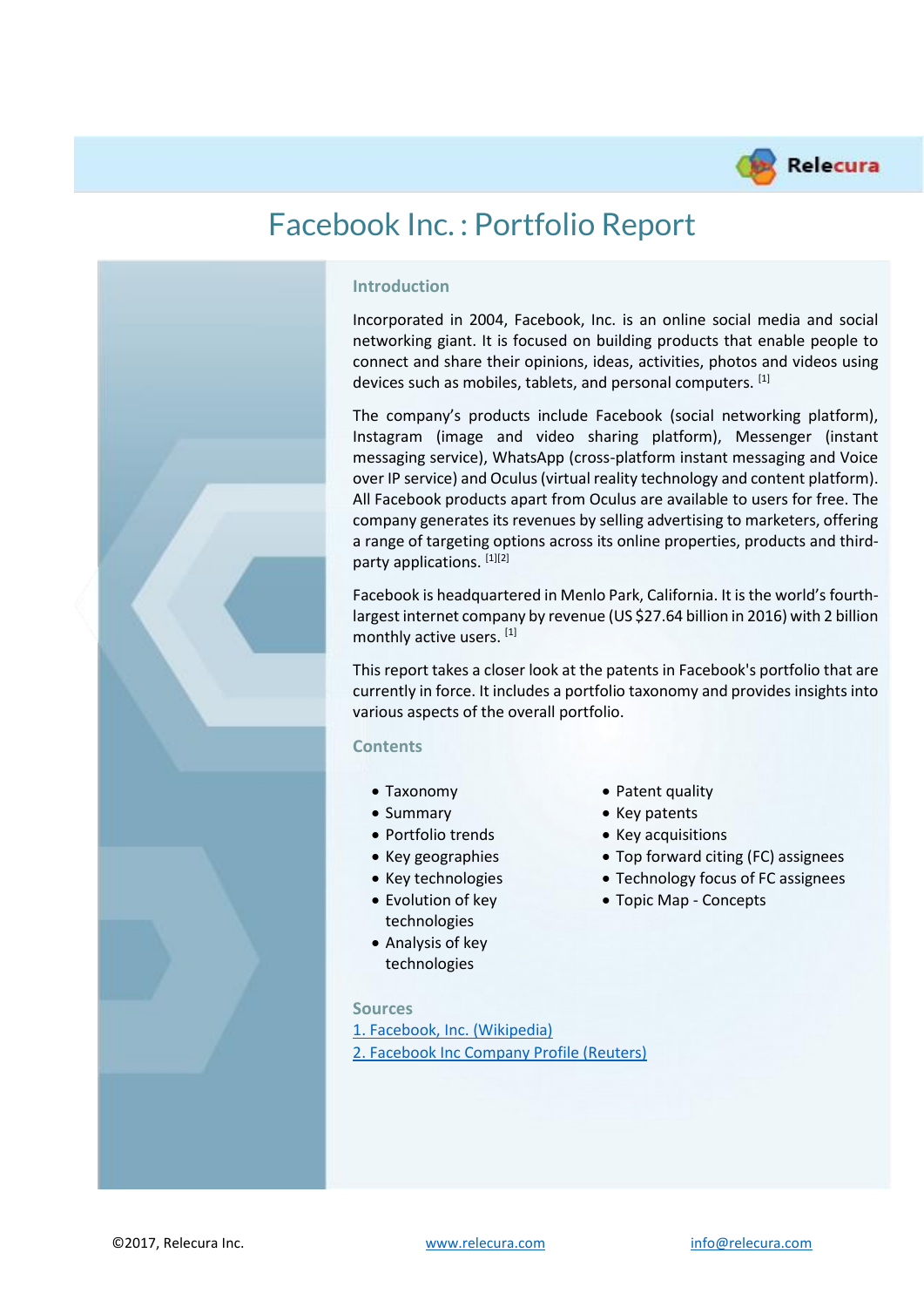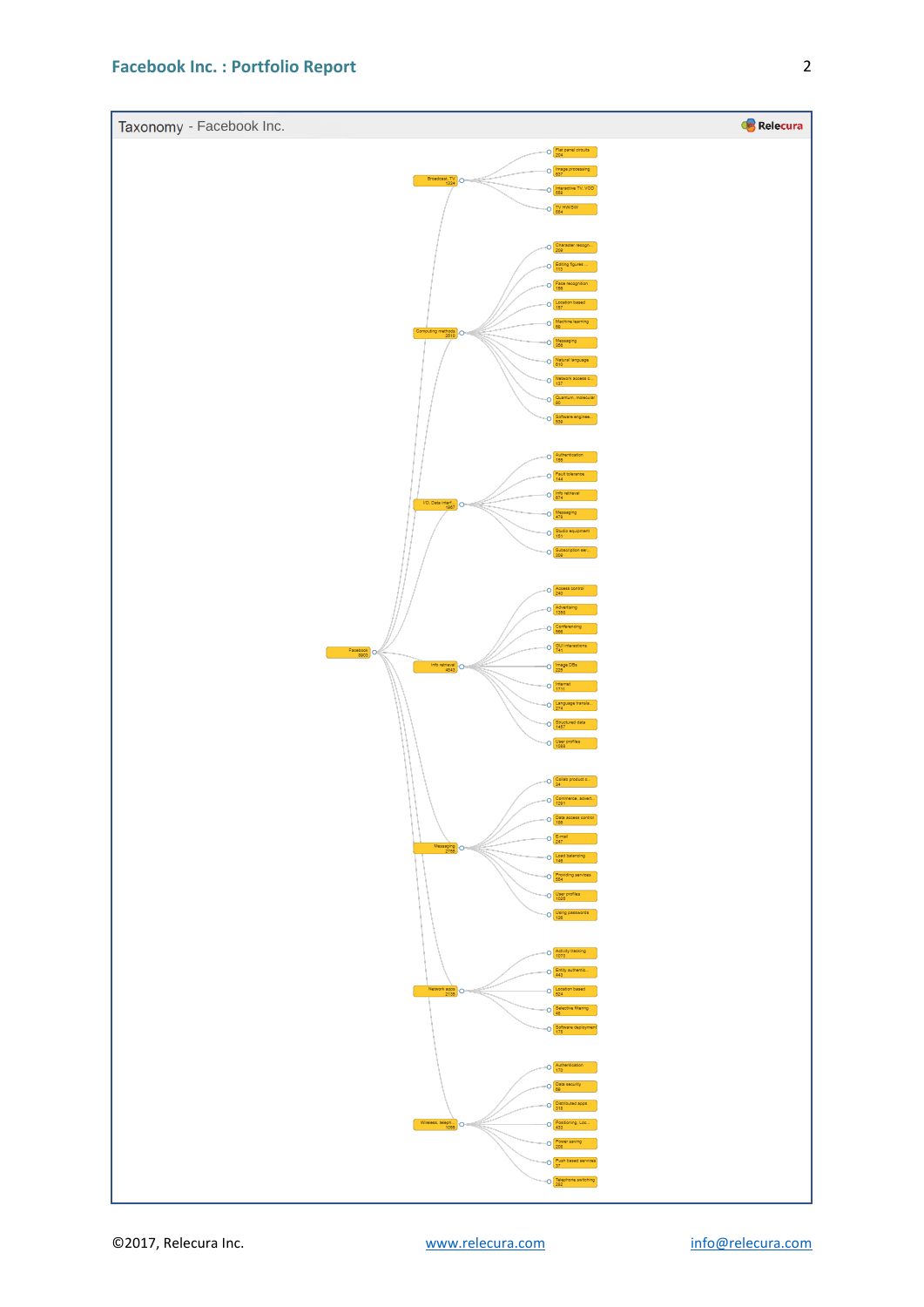



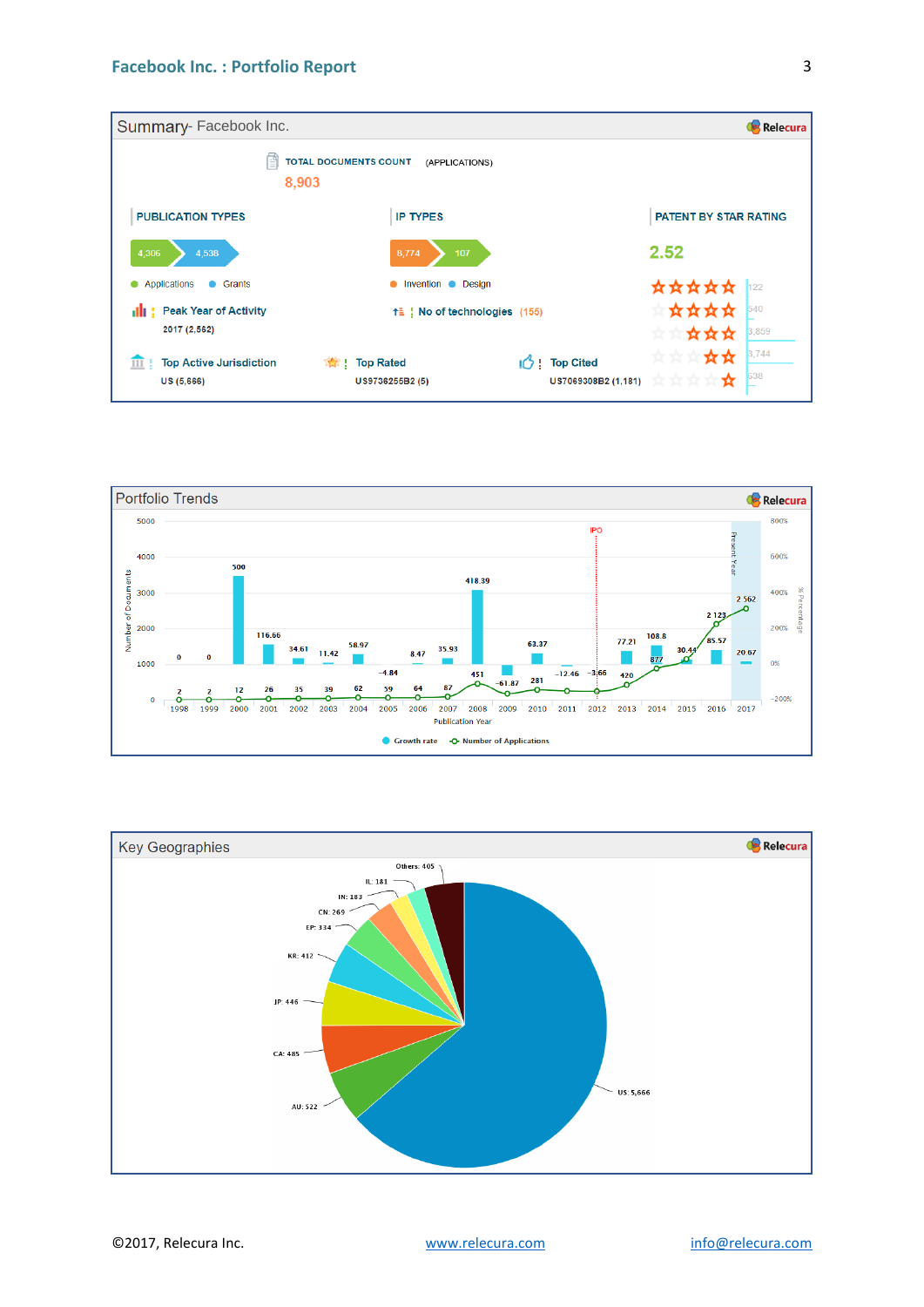



| Analysis of Key Technologies          |      |      |                                                                                                                                                                                                                                                                                                             |                                                                |  |
|---------------------------------------|------|------|-------------------------------------------------------------------------------------------------------------------------------------------------------------------------------------------------------------------------------------------------------------------------------------------------------------|----------------------------------------------------------------|--|
| <b>Technologies</b>                   |      |      | Applications Grants Sub Technologies                                                                                                                                                                                                                                                                        | Geographies                                                    |  |
| digital data<br>processing            | 2401 | 3309 | function specific digital computer (3018), digital interface arrangements (1754), data processing adapted for business sector<br>(1702), communication protocols supporting network applications (1609), digital computers and data processing devices<br>(1195)                                            | US (3799), JP (338)<br>, AU (319), CA (286)<br>, KR (232)      |  |
| data<br>processing<br>systems         | 2241 | 1679 | data processing adapted for business sector (2683), data processing adapted for billing, commerce or marketing (1883),<br>function specific digital computer (1458), communication protocols supporting network applications (1405), data processing<br>in relation to administration and management (1119) | US (2205), AU (319)<br>, CA (304), JP (262)<br>, KR (238)      |  |
| data<br>transmission                  | 1732 | 2156 | communication protocols supporting network applications (2362), arrangements, apparatus, circuits or systems for digital<br>transmission (1724), user-to-user messaging in packet-switching networks (1563), data switching networks (1465), data<br>processing adapted for business sector (1422)          | US (2603), CA (243)<br>, AU $(211)$ , JP $(175)$ .<br>KR (151) |  |
| wireless<br>communication<br>networks | 712  | 719  | providing wireless communication services to user via network (1136), communication protocols supporting network<br>applications (797), data processing adapted for business sector (511), user-to-user messaging in packet-switching networks<br>(501), data switching networks (469)                      | US (723), CA (120),<br>AU (103), KR (80),<br>JP (79)           |  |
| pictorial<br>communication            | 323  | 318  | interactive tv, video on demand (294), digital interface arrangements (239), hardware or software aspects of tv signals (226)<br>, function specific digital computer (168), communication protocols supporting network applications (154)                                                                  | US (391), JP (38),<br>EP (37), CA (33),<br>AU (31)             |  |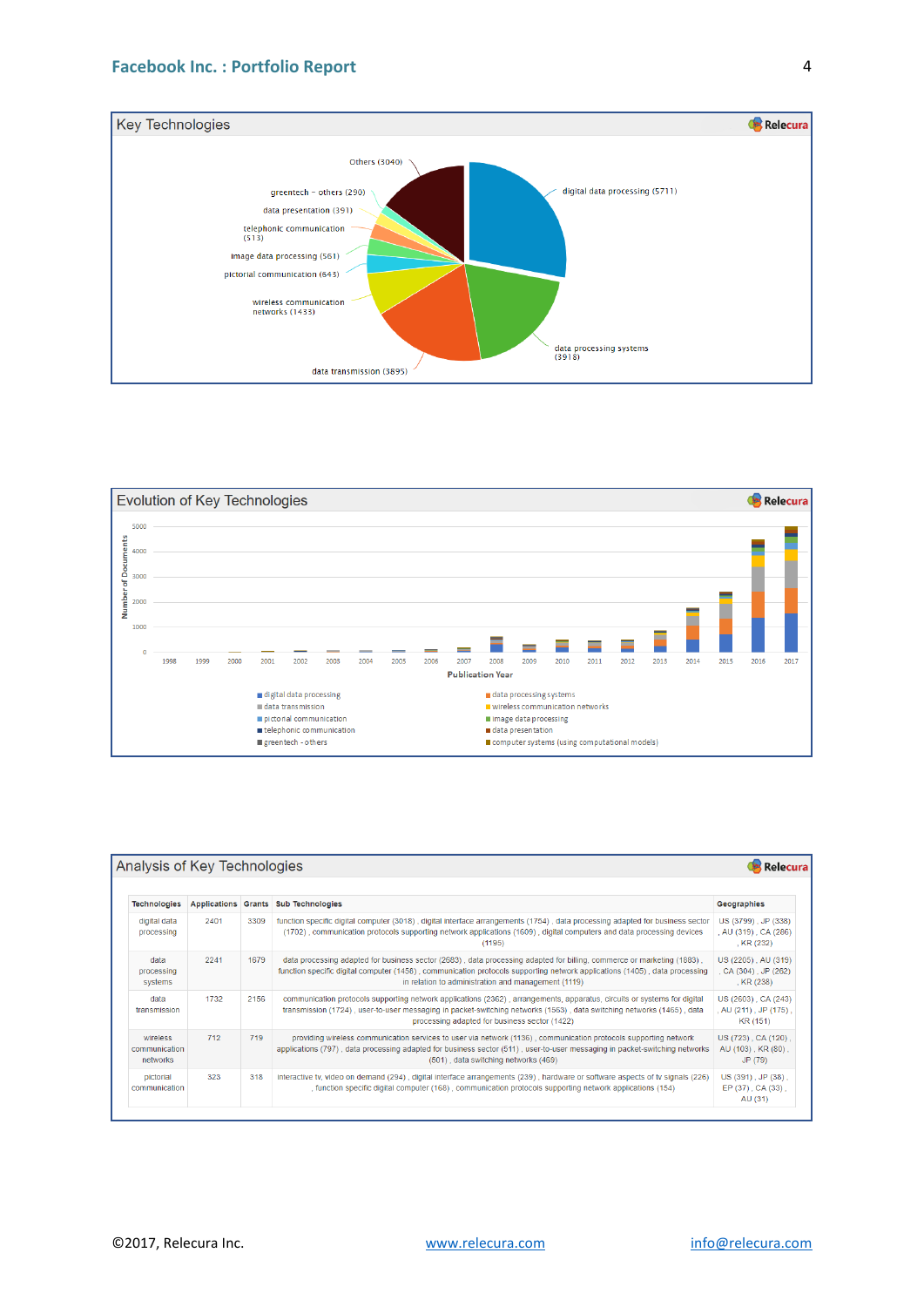#### **Facebook Inc. : Portfolio Report**



| Key Patents in portfolio<br><b>Relecura</b> |                                                                           |                                                                                                                                                                 |                       |        |                          |  |  |  |  |
|---------------------------------------------|---------------------------------------------------------------------------|-----------------------------------------------------------------------------------------------------------------------------------------------------------------|-----------------------|--------|--------------------------|--|--|--|--|
| <b>Publicaton</b><br>No.                    | Title                                                                     | Inventor                                                                                                                                                        | Filing Star<br>Date   | Rating | #Fwd<br><b>Citations</b> |  |  |  |  |
| US9736255B2                                 | Methods of providing access to messages<br>based on degrees of separation | Roy Ben-Yoseph                                                                                                                                                  | $2012 -$<br>$09-13$   | 50     | 49                       |  |  |  |  |
| US9800529B2                                 | Organizing conversation threads based on<br>social information            | Prashant Malik, Jiakai Liu, Andrew G. Bosworth, Joel Benjamin Seligstein, Drew W. Hamlin, Daniel<br>Hsiao, Kenneth M. Lau, Ross David Bayer, Mark E. Zuckerberg | $2011 -$<br>$10 - 28$ | 4.5    | 57                       |  |  |  |  |
| US7869941B2                                 | Meeting notification and modification service                             | Stephen J. Coughlin, Adrienne C. Meisels, Steven E. Greenberg                                                                                                   | $2007 -$<br>$12 - 28$ | 4.5    | 179                      |  |  |  |  |
| US7774711B2                                 | Automatic categorization of entries in a<br>contact list                  | Judson Valeski                                                                                                                                                  | $2005 -$<br>09-29     | 4.5    | 179                      |  |  |  |  |
| US9571440B2                                 | Notification archive                                                      | Barry Appelman, Muhammad Mohsin Hussain                                                                                                                         | $2013 -$<br>$02 - 14$ | 4.5    | 38                       |  |  |  |  |

| Key acquisitions<br>Relecura                               |                           |                                                                                                                                                                                             |  |  |  |
|------------------------------------------------------------|---------------------------|---------------------------------------------------------------------------------------------------------------------------------------------------------------------------------------------|--|--|--|
| <b>Acquired from</b>                                       | Number of<br>applications | <b>Technologies</b>                                                                                                                                                                         |  |  |  |
| <b>AOL</b>                                                 | 754                       | digital data processing (651), data transmission<br>(533), data processing systems (295), greentech -<br>others (97), telephonic communication (95)                                         |  |  |  |
| <b>IBM</b>                                                 | 681                       | digital data processing (495), data transmission<br>(114), greentech - others (106), measurement -<br>electric & magnetic variables (53), electric<br>elements - semiconductor devices (50) |  |  |  |
| <b>FUJIFILM</b>                                            | 70                        | pictorial communication (49), digital data<br>processing (42), data presentation (25), data<br>transmission (21), image data processing (20)                                                |  |  |  |
| AT&T                                                       | 38                        | digital data processing (50), data transmission (49),<br>data processing systems (46), telephonic<br>communication (23), communication switches &<br>relays (18)                            |  |  |  |
| <b>EKTIMISI</b><br><b>SEMIOTICS</b><br><b>HOLDINGS LLC</b> | 35                        | wireless communication networks (28), data<br>transmission (21), data processing systems (19),<br>telephonic communication (15), digital data<br>processing (14)                            |  |  |  |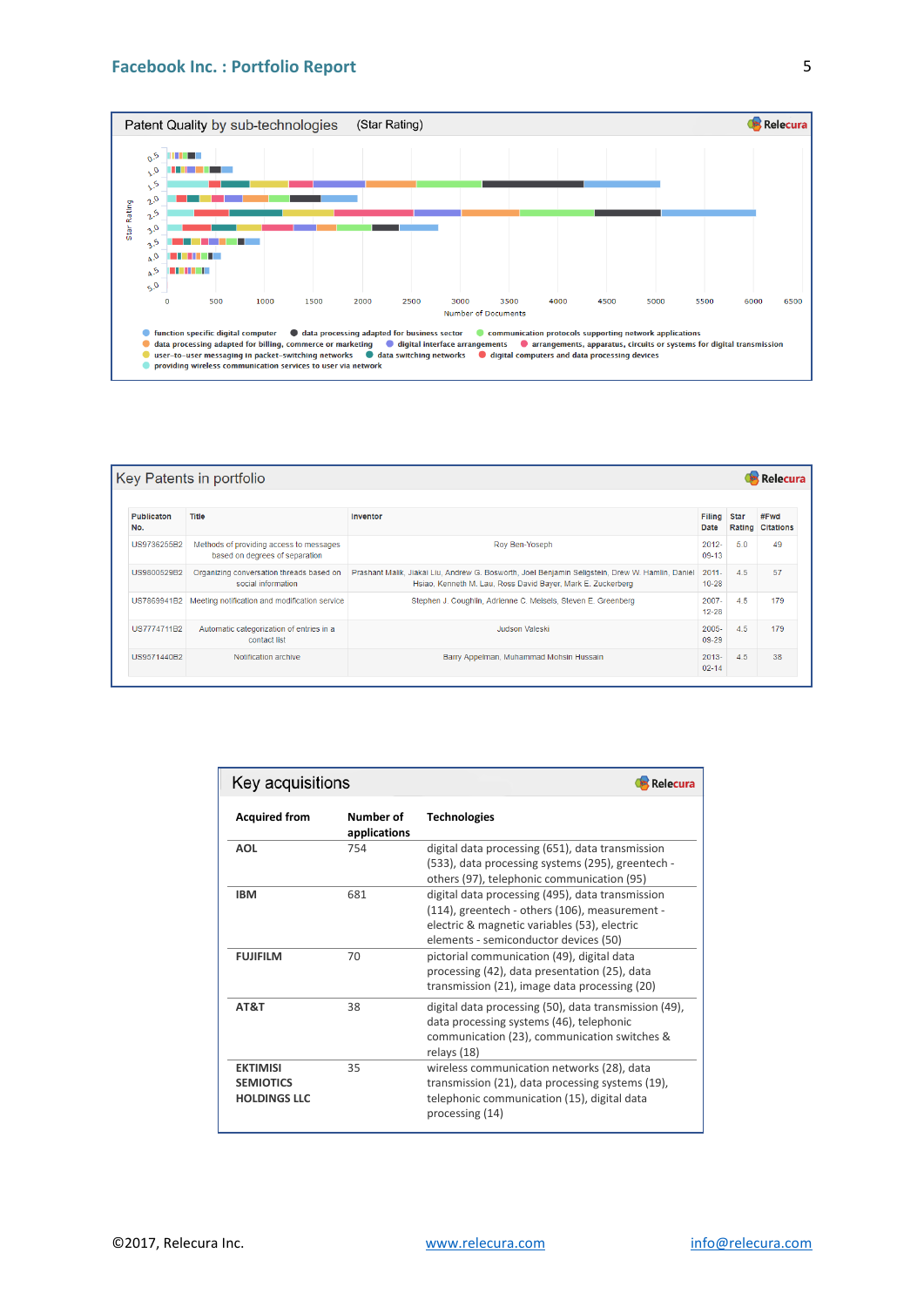### **Facebook Inc. : Portfolio Report**

| Relecura<br>Top Forward Citing Assignees |                  |                               |  |  |  |
|------------------------------------------|------------------|-------------------------------|--|--|--|
|                                          | Assignee         | <b>Number of</b><br>documents |  |  |  |
|                                          | <b>IBM</b>       | 1,324                         |  |  |  |
|                                          | <b>MICROSOFT</b> | 1,009                         |  |  |  |
|                                          | <b>GOOGLE</b>    | 935                           |  |  |  |
|                                          | <b>SAMSUNG</b>   | 520                           |  |  |  |
|                                          | <b>AOL</b>       | 453                           |  |  |  |
|                                          | YAHOO            | 357                           |  |  |  |
|                                          | <b>APPLE</b>     | 307                           |  |  |  |
|                                          | <b>SONY</b>      | 302                           |  |  |  |
|                                          | AT&T             | 296                           |  |  |  |